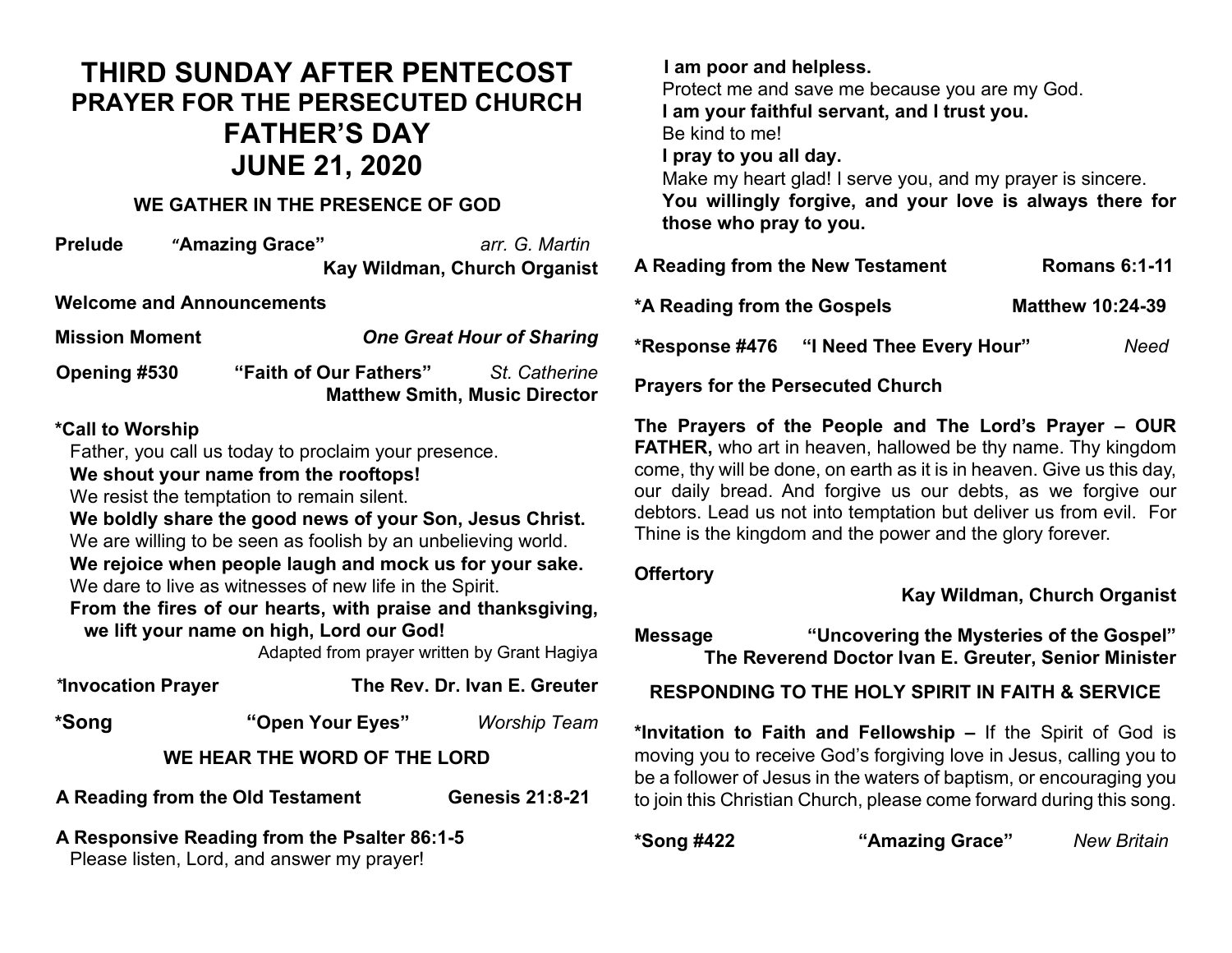#### **\*Spoken Benediction**

**Postlude** "**Festival Postlude"** *D. Zipoli*  **Kay Wildman, Church Organist**

#### \*Please stand if able

**THE LORD'S SUPPER –** We celebrate the Lord's Supper (Holy Communion) on the first Sunday of each month, and on special occasions. All persons of faith, regardless of age, race, or church affiliation, are welcome to partake of the Table of the Lord. In solidarity with our brothers and sisters, we use only non-alcoholic grape juice. Please cup your hands to receive the sanitary communion wafer and juice sealed in small containers. Please hold each element until everyone is served, then we will feast together. Gluten-free wafers are available upon request. Call Pastor Ivan to receive homebound communion delivery.

**BELIEVER'S BAPTISM** – We practice "believer's baptism" which is the immersion of a person in water – regardless of age – who receives Jesus Christ as his/her personal Savior and publicly professes faith to walk the Jesus way. The Council schedules baptisms on most Sunday mornings throughout the year. If you would like to be baptized, then come to the front during the last song.

**American Baptist Church USA –** American Baptist Churches USA (ABCUSA) is one of the most diverse Christian denominations today, with approximately 5,000 local congregations comprised of 1.3 million members across the United States and Puerto

Rico.



[www.abc-usa.org](http://www.abc-usa.org/)

**BUT WE SPEAK GOD'S WISDOM.** RET AND **THE REAL** DECREED BEFORE **HE AGES F** CORINTHIANS 2:7, NRSV

WEST SIDE BAPTIST CHURCH<br>1008 SW Fourth Street | Topeka, KS 66606 Phone: (785) 233-4241 [www.wsbctopeka.org](http://www.wsbctopeka.org/)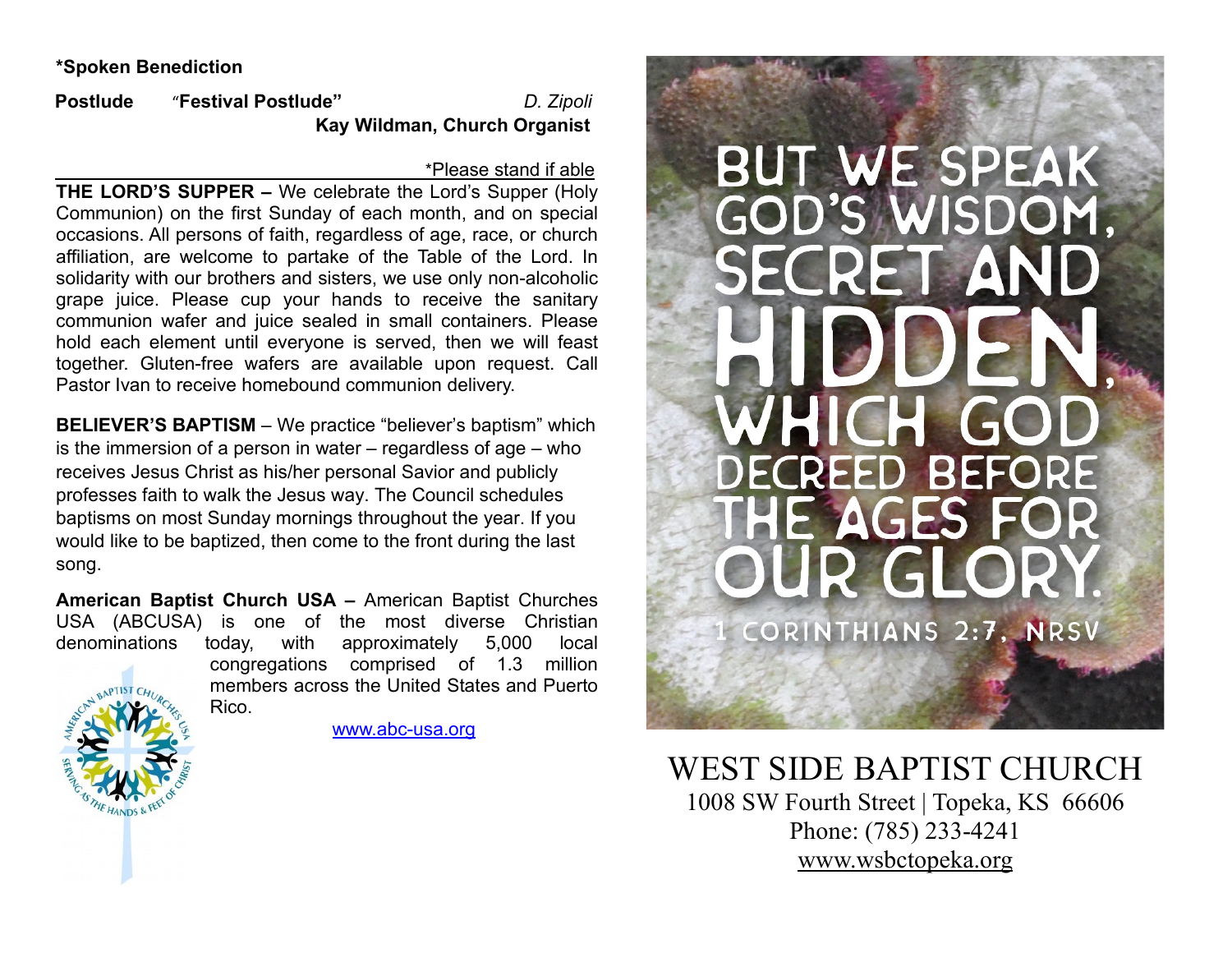## **"Faith of Our Fathers"**

Faith of our fathers, living still in spite of dungeon, fire, and sword. O how our hearts beat high with joy whene'er we hear that glorious Word! Faith of our fathers, holy faith, we will be true to you till death.

Faith of the martyrs who, though bound, were still in heart and conscience true. How blest would be their children's fate if they, like them, should live for you! Faith of the martyrs, , holy faith, we will be true to you till death.

## **"Open Your Eyes"**

**Chorus** 

Open the eyes of my heart Lord Open the eyes of my heart I want to see You I want to see You

### **Verse**

To see You high and lifted up Shining in the light of Your glory Pour out Your power and love As we sing holy holy holy

### **Bridge**

Holy holy holy Holy holy holy Holy holy holy I want to see You

## **"I Need Thee Every Hour"**

#### **Verse 1**

I need Thee every hour most gracious Lord No tender voice like Thine can peace afford

#### **Chorus**

I need Thee O I need Thee Every hour I need Thee O bless me now my Savior I come to Thee

### **Verse 2**

I need Thee every hour stay Thou nearby Temptations lose their power when Thou art nigh

### **Verse 3**

I need Thee every hour in joy or pain Come quickly and abide or life is in vain

### **Verse 4**

I need Thee every hour teach me Thy will And Thy rich promises in me fulfill

### **Verse 5**

I need Thee every hour most Holy One O make me Thine indeed Thou blessed Son